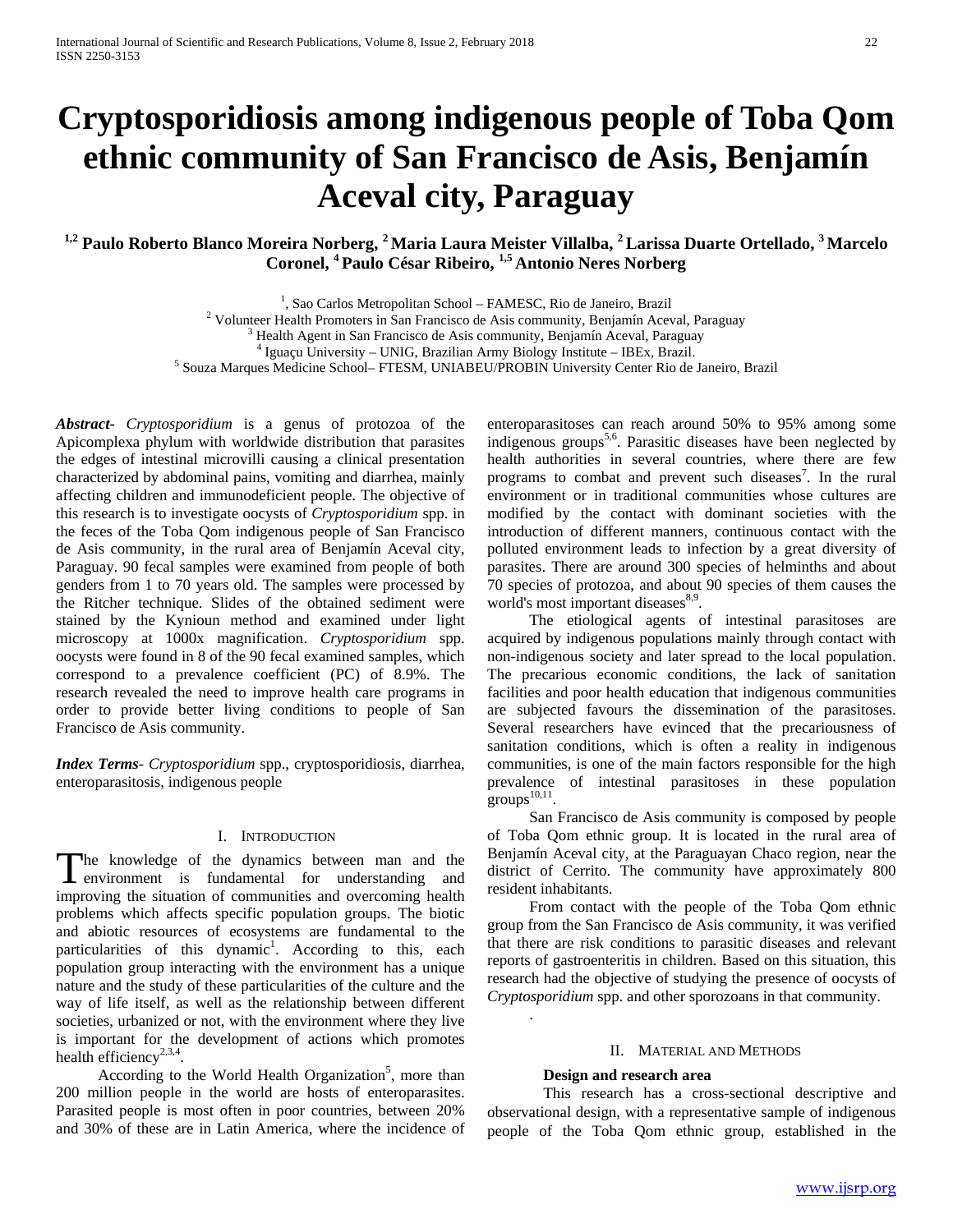community of San Francisco de Asis, located at the Benjamín Aceval rural area, in the Paraguayan Chaco region. All research procedures were guided by ethical norms, cultural respect, preservation of the health and integrity of the patients, as well as the maintenance of anonymity, based on the precepts of the Declaration of Helsinki, the XVII World Medical Assembly and the Convention 169 about Indigenous and Tribal Peoples of the International Labor Organization (ILO). All research procedures and objectives were informed to community leaders and participants, and the results were delivered to all participants by individual medical cards.

#### **Samples, research instruments and laboratory procedures**

The search for oocysts of *Cryptosporidum* spp. was carried out in September 2017 among 90 people from Toba Qom ethnic group of both genders with ages ranging from 1 to 70 years. Voluntary participants were informed of the importance and objectives of the research and the procedures for sample collection before the express agreement. Samples of children were collected after parent's agreement. Aliquots of feces of each participant were conserved in 10% formaldehyde solution and sent to the Laboratory of Research on Parasitic Diseases of the UNIABEU University Center in the city of Belford Roxo, Rio de Janeiro, Brazil. The samples were processed by the Ritchie technique. From the obtained sediment, two slides were prepared for each sample per individual, which were stained by the Kinyoun method for the investigation of *Cryptosporidium* spp. oocysts. Slides were examined under light microscopy with 1000x magnification. Data were analysed using the total numbers and respective frequencies.

#### III. RESULTS

From a total of 90 samples, eight were positive for *Cryptosporidium* spp., corresponding to a total prevalence of 8.9%.

Among the parasite people, the male gender predominated (62.5%) over the female (37.5%), but there was no significance. The incidence was markedly restricted to the age groups between one and five years, with the two-year age group being the most parasitized (37.5%)..

**Table 1-** Distribution of *Cryptosporidium* spp. by gender and age class among 90 fecal samples analyzed from Toba Qom ethnic group l.

| Age<br>class | N° | Total% | Men | Men<br>% | Women | Women<br>% |
|--------------|----|--------|-----|----------|-------|------------|
| 1 year       | 01 | 12,5   |     | 12,5     | 0     |            |
| 2 years      | 02 | 37,5   | 2   | 25       | 1     | 12,5       |
| 3 years      | 02 | 25     | 2   | 25       | 0     |            |
| 4 years      | 02 | 12,5   | 0   |          | 1     | 12,5       |
| 5 years      | 01 | 12,5   | 0   |          | 1     | 12,5       |
| Total        | 08 | 100,0  | 5   | 62,5     | 3     | 37,5       |

#### IV. DISCUSSION

The indigenous people of the Toba Qom ethnic group belong to Guaicuru language branch, represented in Paraguay by 1939 people in the year of 2012 according to the Atlas of Indigenous Peoples Communities of Paraguay<sup>12</sup>, being the community of San Francisco de Asis the most populous settlement of this ethnic group in Paraguay. The inhabitants of this community maintain frequent contact with the nonindigenous society. Family farming is mainly based on manioc, beans and vegetables. The most important incoming source is the sale of handicrafts made with wool, caraguata fiber, palm leaves, taquara, seeds, feathers, clay and wood carvings. The second incoming source by importance are informal services and jobs in nearby farms, and the third source of income is the production of charcoal from eucalyptus cultivation.

The transmission of microbial and parasitic elements between the indigenous and non-indigenous communities occurs with ease when considering that individuals in transit between the community and the urban environment take to the city the pathogens incident to the indigenous population and, when they return to the community, introduce other pathogens which were previously not incidents in the local population.

In relation to gastroenteritis diagnosed in Brazilian indigenous people, the researcher Garda, quoted by Giglio *et al.*13, reported that during the year 2001, about 88,000 cases of intestinal infections and 87,000 cases of enteroparasitoses occurred in Brazil among 374,000 Brazilian indigenous people in that year. The infant mortality rate in 3000 communities located in several Brazilian provinces was of 56 deaths per 1000 births; above the Brazilian average, which was 29 per 1000. The infant mortality rate in Paraguay for the general population in the period from 2010 to 2015 was 28.8 per  $1000^{14}$ . There are no specific records for infant mortality among the Toba Qom people, as well as studies about enteroparasitoses incidence, but we believe that for the reasonable infrastructure and better living conditions of that group in relation to the average of the Brazilian and Paraguayan indigenous groups, infant mortality rates should be close to those of the general population of the country.

The incidence of enteroparasitoses among Terena indigenous ethnic at the Moreira community in the city of Miranda, Province of Mato Grosso do Sul, was researched by Norberg *et al.*<sup>15</sup> As parasite diversity, seven species of helminths nematodes and cestodes were diagnosed, and five species of protozoa, including *Cryptosporidium* spp. with the incidence rate of 0.97%, being a lower rate than found in our research, which obtained 8.9% of positivity.

Pawar *et al.*<sup>16</sup> considered that parasitic infections caused by species of *Cryptosporidium* and Cyclospora genera are emerging diseases and cause diarrhea especially in immunocompromised children. They examined faecal samples from 100 children which had abdominal problems and gastroenteritis hospitalized at Solapur Hospital, India. The research aimed to detect protozoa of the genera *Cryptosporidium*, *Isospora* and *Cyclospora*. The results of the coproscopies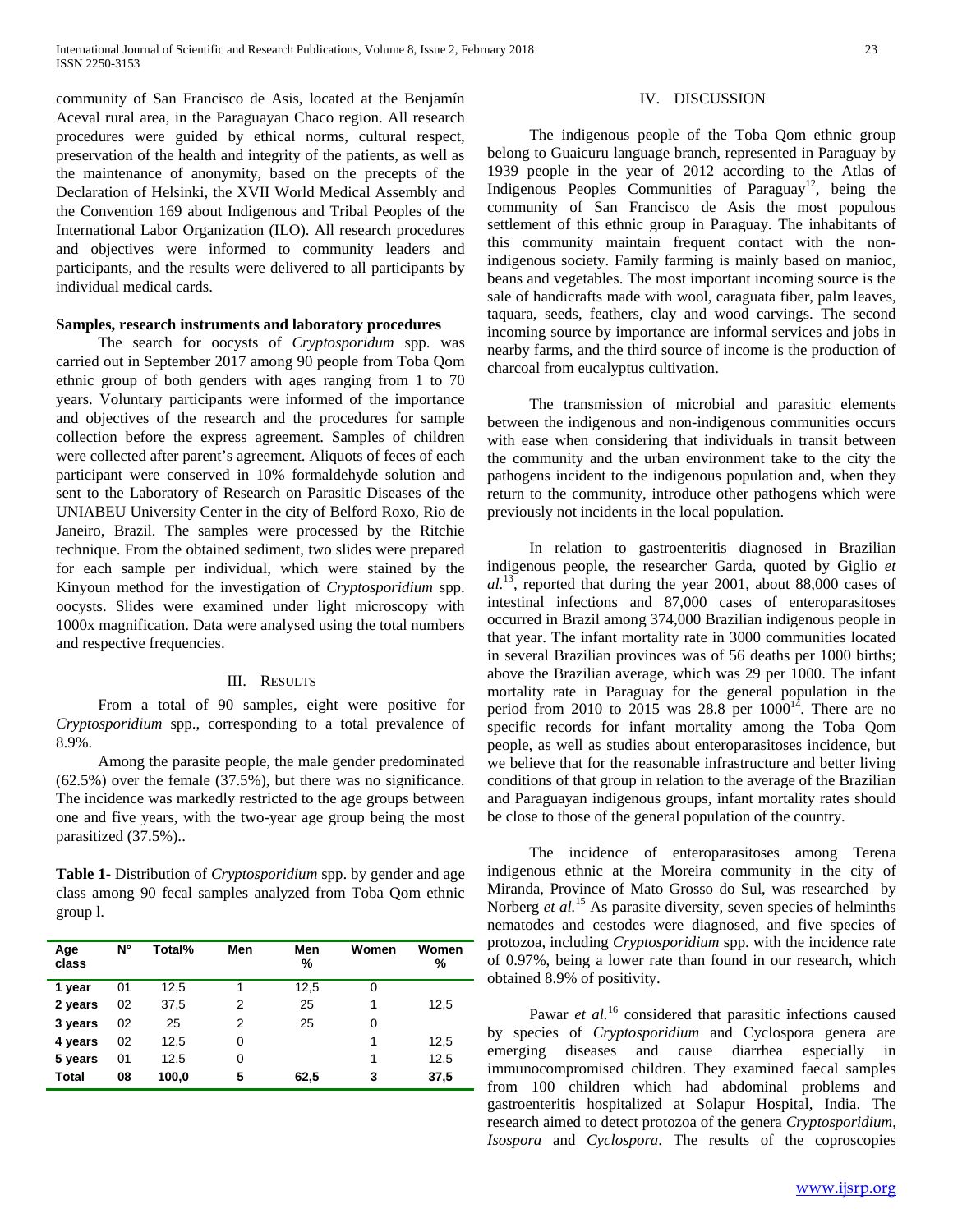revealed positivity for 64 children: 7 (10.4%) were positive only for species of the genus *Cyclospora* and 34 (53.13%) were positive for the combination of *Cryptosporidium* and *Cyclospora*. These authors concluded that the two protozoa identified were the most frequent etiological agents causing diarrhea among the studied children. The rate of *Cryptosporidium* infection found by these authors is much higher than the cases diagnosed in our research among Toba Qom natives, which was 8.9%.

A comparative research of the intestinal parasitism of Pankarare ethnic group living in three communities of the Province of Bahia, Brazil, was carried out by Sousa-Oliveira *et al.*<sup>17</sup> These researchers examined 134 fecal aliquots and identified helminth and protozoal infections. Among the parasites, they found a rate of 3% parasitism caused by *Cryptosporidium* spp., a much lower incidence than the 8.9% recorded among the Toba Qom.

Dabirzadeh *et al.*<sup>18</sup> performed an epidemiological survey about the incidence of cryptosporidiosis in children under four years old with diarrhea attended at health services in the city of Zabol, Iran. Fecal samples were stained by the Ziehel-Neelsen method for the detection of coccidia oocysts. The results showed positivity for *Cryptosporidium* in 9% of the samples, and concluded that there was a significant relationship between water supply and diarrhea in children with *Cryptosporidium*. We corroborate with the association of these authors when we observed deficient sanitary conditions of water supply in the indigenous community of San Francisco de Asis. The rate of cryptosporidiosis found by these authors is close to that recorded in our research.

The prevalence of diarrhea caused by *Cryptosporidium* spp. in patients attended at the Cachar Hospital in the district of Assam, India, was studied by Hussain *et al.*<sup>19</sup> Among 220 patients with gastroenteritis, the prevalence was 16.3% for *Cryptosporidium*, a rate higher than that found among the natives of the San Francisco de Asis community.

Borges *et al.*<sup>20</sup> performed an epidemiological survey of the intestinal parasitoses of Wai-Wai ethnic group in the Mapuera community, Oriximiná city, Brazil. The parasitological examination of 83 people revealed a diversity of helminths and intestinal protozoa, finding *Cryptosporidium* spp. with the rate of 3.66% (3 out of 83), lower than that found in our research.

The prevalence of cryptosporidiosis among 121 children less than 13 years old with oncological diseases treated at the Ramón González Valencia University Hospital in the city of Bucaramanga, Colombia, was researched by Carmeño *et al.*<sup>21</sup> The prevalence of *Cryptosporidium* spp. among children with cancer was 42% and the clinical complaint of abdominal pain was associated as the most aggressive factor. Our opinion is that the incompetence of the immune system of these children was the predisposing factor for the development of the high rate of cryptosporidiosis, considering that the rate among immunocompetent people is considerably lower.

Scopel  $\&$  Santos<sup>22</sup> researched the occurrence of *Cryptosporidium* spp. in feces of children with gastrointestinal problem at the city of Lajes, Province of Santa Catarina, Brazil. Among the 26 analyzed samples, 38.46% (10 out of 26) were positive, a much higher rate than that found among the Toba Qom indigenous people.

Cryptosporidiosis among Potiguar indigenous group established in the city of Baía da Traição, Province of Paraíba, Brazil, was studied by Tardin *et al.*<sup>23</sup> They examined 109 fecal samples and found positivity for *Cryptosporidium* spp. with a prevalence coefficient of 8.26%, similar to that found among the Toba Qom.

King *et al.*<sup>24</sup> employed molecular techniques to identify *Cryptosporidium* parvum IIc, considered the most frequent genotype that causes diseases in developing countries. The research was conducted with 2641 fecal samples examined by microbiology laboratories in England and Wales. The results showed 5.6% (149 out of 2641) of positivity for C. parvum, and the authors commented that the rates found in people in England and Wales are lower than the rates recorded in other developing countries. The rate found by these authors was also lower than that registered in the San Francisco de Asis community.

The prevalence of *Cryptosporidium* spp among indigenous children up to fifteen years of the Colombian Amazon Basin was studied by Sánchez *et al.*<sup>25</sup> Among the 261 examined samples, only 5 (1.9%) showed positivity for *Cryptosporidium*, a significantly lower rate than that found among the Toba Qom ethnic people.

The researchers Ng-Hublin *et al.*<sup>26</sup> analysed the comparative epidemiology of cryptosporidiosis between aboriginal and non-aboriginal people in Australia between 2002 and 2012. During this period, a total of 2988 cases of cryptosporidiosis were reported, and there was a marked asymmetry in incidence rates between the two groups, where cases among aboriginal were 50 times greater than that of the non-aboriginal population. The authors also revealed that 93.2% of aboriginal cases were reported for children up to four years of age. In our study among Toba Qom people, all cases were found among children up to five years of age, a similar result to that found by the researchers in Australia

Rajoo *et al.*<sup>27</sup>, in a cross-sectional research on parasitosis and malnutrition in indigenous communities in Sarawak, Malaysia, found a positive rate for *Cryptosporidium* of 0.3%. This rate is much lower than the prevalence of 8.9% found in our research, and reveals that there are important differences in the incidence of this parasitosis in relation to the diverse indigenous groups in the world, which can be explained by different conditions of life, habits, ways of life, relations with the environment and cultures.

## V. CONCLUSIONS

From the analysis of the obtained results, it was concluded